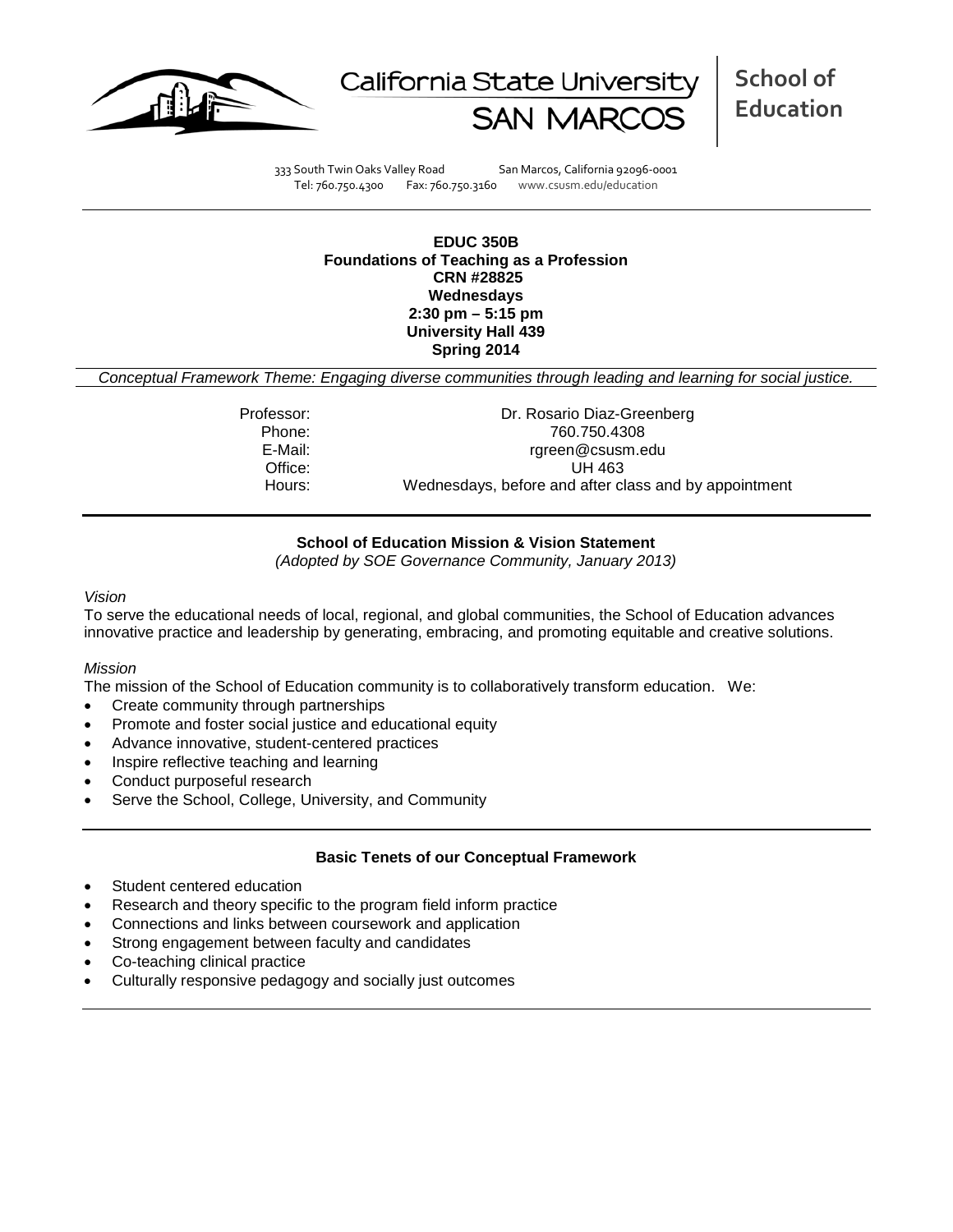# **Table of Contents**

## **COURSE DESCRIPTION**

<span id="page-1-0"></span>Required for all credential candidates. An orientation to careers in K-12 education. Focuses on teaching and schooling from multiple perspectives, with an emphasis on current thinking and practices in public education in the U.S. Subjects from the sociological, philosophical, and historical foundations of education are addressed. Readings from the lives of teachers and interactions with local educators will assist students to understand the richness and the complexities of teaching as a career. Emphasizes the importance of education for all children in a diverse society. Intended for individuals interested in becoming teachers to understand the nature of formal education in the United States and to assess teaching as a career. *Participation in forty-five (45) hours of supervised fieldwork assignments in K-12 classroom settings.*

Diaz-Greenberg: This course serves as an orientation to careers in elementary, middle and high school education. Upon completion of this course, teacher candidates should understand the nature of formalized education in the United States and be able to assess his or her interest in teaching as a career. Major topics include:

- Understanding the roles of schools in society.
- Exploring philosophies and contemporary issues in education.
- Assessing the roles of teachers in schools.
- Understanding the qualifications and credentialing process for California teachers.
- Understanding and appreciating the student as an individual.
- Understanding factors affecting student achievement.
- Understanding critical issues in curriculum and instruction.
- Understanding infusion of special education in general education practices.
- Understanding the laws that influence teaching responsibilities.

<span id="page-1-1"></span>This course is required for all credential candidates. All students must complete forty (45) hours of supervised fieldwork in K-12 classrooms.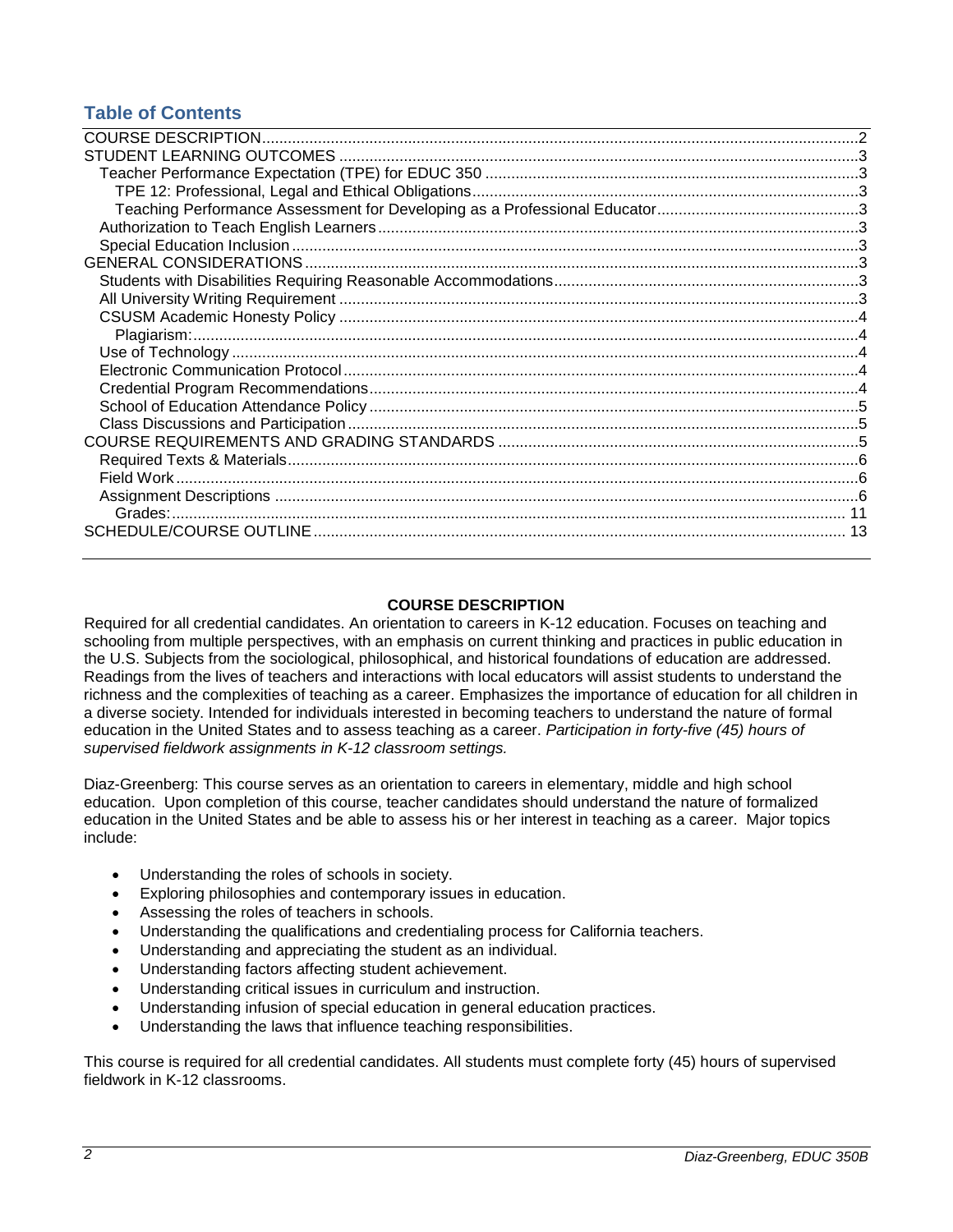## **STUDENT LEARNING OUTCOMES**

## **Teacher Performance Expectation (TPE) for EDUC 350**

<span id="page-2-0"></span>A primary goal of EDUC 350 is to begin the process of developing teacher candidates to become professional educators. The following TPE of the California Commission for Teacher Credentialing is expected to be met during this course:

## <span id="page-2-1"></span>**TPE 12: Professional, Legal and Ethical Obligations**

Candidates are aware of their own personal values and biases and recognize ways in which these values and biases affect the teaching and learning of students. They resist racism and acts of intolerance. Candidates appropriately manage their professional time spent in teaching responsibilities to ensure that academic goals are met.

Candidates for a Teaching Credential understand and honor legal and professional obligations to protect the privacy, health, and safety of students, families, and other school professionals. They are aware of and act in accordance with ethical considerations and they model ethical behaviors for students. Candidates understand and honor all laws relating to professional misconduct and moral fitness.

## <span id="page-2-2"></span>**Teaching Performance Assessment for Developing as a Professional Educator**

The successful completion of the personal philosophy assignment is a requirement for completion of this course and is a component of partially meeting the TPE described above. This statement will be used for assessment both in the course and at completion of the School of Education program. Retain an electronic copy of your statement for submission for your portfolio at the completion of your teacher education program.

## **Authorization to Teach English Learners**

<span id="page-2-3"></span>This credential program has been specifically designed to prepare teachers for the diversity of languages often encountered in California public school classrooms. The authorization to teach English learners is met through the infusion of content and experiences within the credential program, as well as additional coursework. Candidates successfully completing this program receive a credential with authorization to teach English learners. *(Approved by CCTC in SB 2042 Program Standards, August 02)*

### **Special Education Inclusion**

<span id="page-2-4"></span>Consistent with the intent to offer a seamless teaching credential in the School of Education, this course will introduce the collaborative infusion of special education competencies that reflect inclusive educational practices. Students will demonstrate knowledge of laws and dispositions that relate to special education through a variety of activities such as the viewing and analysis of the video F.A.T. City, reading and analysis of special education law, and the text, creating an Inclusive School.

## **GENERAL CONSIDERATIONS**

### **Students with Disabilities Requiring Reasonable Accommodations**

<span id="page-2-6"></span><span id="page-2-5"></span>Candidates with disabilities who require reasonable accommodations must be approved for services by providing appropriate and recent documentation to the Office of Disable Student Services (DSS). This office is located in Craven Hall 4300, and can be contacted by phone at (760) 750-4905, or TTY (760) 750-4909. Candidates authorized by DSS to receive reasonable accommodations should meet with their instructor during office hours or, in order to ensure confidentiality, in a more private setting.

### **All University Writing Requirement**

<span id="page-2-8"></span><span id="page-2-7"></span>In keeping with the All-University Writing Requirement, all 3-unit courses must have a writing component of at least 2,500 words (approximately). This will be met through written assignments, both in-class and as homework (i.e. "homefun"!).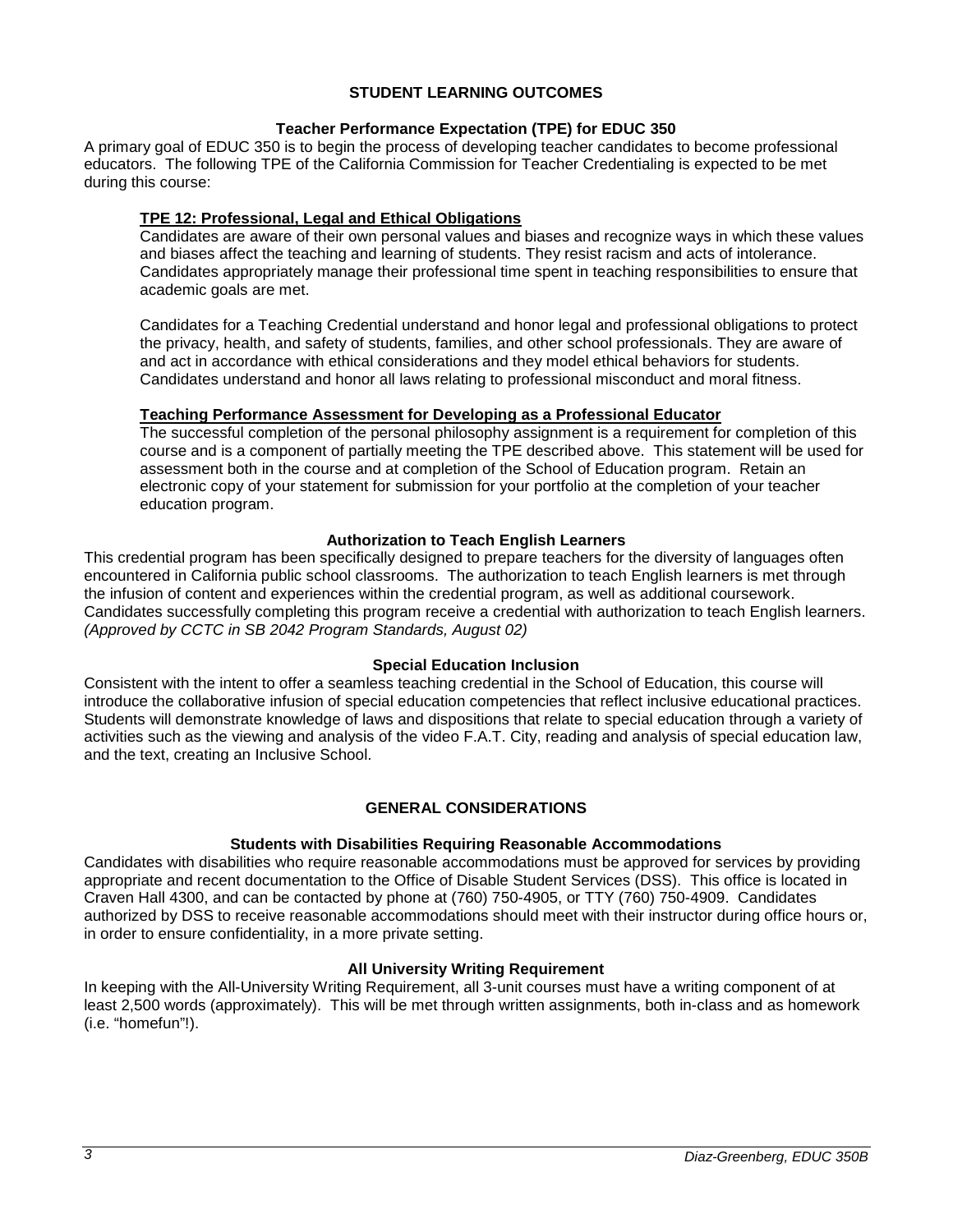## **CSUSM Academic Honesty Policy**

"Students will be expected to adhere to standards of academic honesty and integrity, as outlined in the Student Academic Honesty Policy. All written work and oral presentation assignments must be original work. All ideas/materials that are borrowed from other sources must have appropriate references to the original sources. Any quoted material should give credit to the source and be punctuated with quotation marks.

Students are responsible for honest completion of their work including examinations. There will be no tolerance for infractions. If you believe there has been an infraction by someone in the class, please bring it to the instructor's attention. The instructor reserves the right to discipline any student for academic dishonesty in accordance with the general rules and regulations of the university. Disciplinary action may include the lowering of grades and/or the assignment of a failing grade for an exam, assignment, or the class as a whole."

Incidents of Academic Dishonesty will be reported to the Dean of Students. Sanctions at the University level may include suspension or expulsion from the University.

## <span id="page-3-0"></span>**Plagiarism:**

As an educator, it is expected that each candidate will do his/her own work, and contribute equally to group projects and processes. Plagiarism or cheating is unacceptable under any circumstances. If you are in doubt about whether your work is paraphrased or plagiarized see the Plagiarism Prevention for Students website [http://library.csusm.edu/plagiarism/index.html.](http://library.csusm.edu/plagiarism/index.html) If there are questions about academic honesty, please consult the University catalog.

### **Use of Technology**

<span id="page-3-1"></span>Candidates are expected to demonstrate competency in the use of various forms of technology (i.e. word processing, electronic mail, Moodle, use of the Internet, and/or multimedia presentations). Specific requirements for course assignments with regard to technology are at the discretion of the instructor. Keep a digital copy of all assignments for use in your teaching portfolio. All assignments will be submitted online, and some will be submitted in hard copy as well. Details will be given in class.

## **Electronic Communication Protocol**

<span id="page-3-2"></span>Electronic correspondence is a part of your professional interactions. If you need to contact the instructor, e-mail is often the easiest way to do so. It is my intention to respond to all received e-mails in a timely manner. Please be reminded that e-mail and on-line discussions are a very specific form of communication, with their own nuances and etiquette. For instance, electronic messages sent in all upper case (or lower case) letters, major typos, or slang, often communicate more than the sender originally intended. With that said, please be mindful of all e-mail and on-line discussion messages you send to your colleagues, to faculty members in the School of Education, or to persons within the greater educational community. All electronic messages should be crafted with professionalism and care.

Things to consider:

- Would I say in person what this electronic message specifically says?
- How could this message be misconstrued?
- Does this message represent my highest self?
- Am I sending this electronic message to avoid a face-to-face conversation?

In addition, if there is ever a concern with an electronic message sent to you, please talk with the author in person in order to correct any confusion.

### **Credential Program Recommendations**

<span id="page-3-4"></span><span id="page-3-3"></span>As one of several evaluation methods, EDUC 350 course instructors are asked for feedback concerning credential candidates who are applying for programs at Cal State San Marcos. Keep in mind that your professionalism and hard work in this class not only affect your course grade, but also indicate your readiness for a credential program.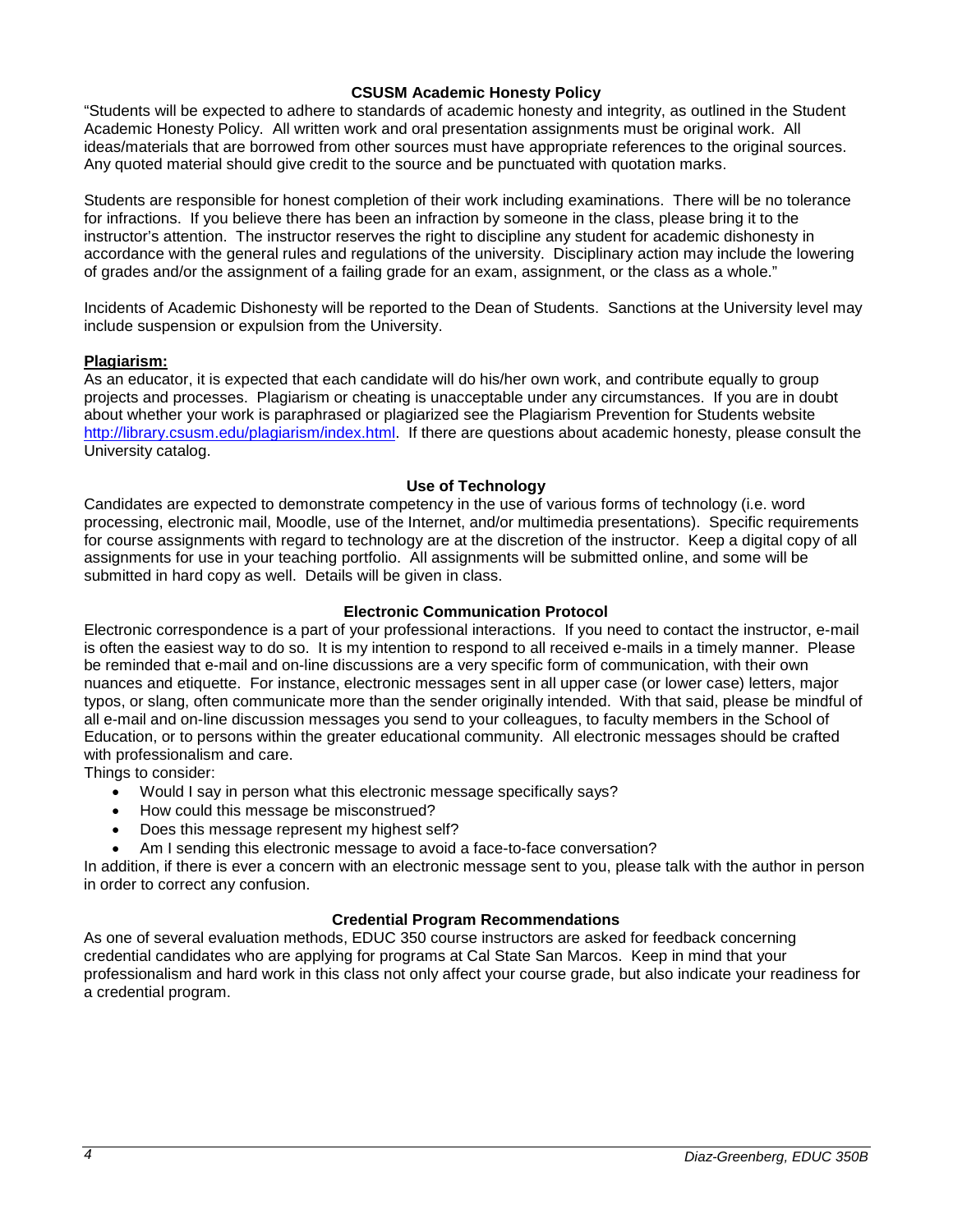## **School of Education Attendance Policy**

Due to the dynamic and interactive nature of courses in the School of Education, all students are expected to attend all classes and participate actively. Absences and late arrivals/early departures will affect the final grade. A minimum grade of C+ is required in EDUC 350 to qualify as prerequisite for admission to the Cal State San Marcos teacher credential program. SOE attendance policy states, "At a minimum, students must attend 80% of class time, or s/he may not receive a passing grade for the course at the discretion of the instructor. Individual instructors may adopt more stringent attendance requirements." Should students have extenuating circumstances, please contact the instructor as soon as possible. Additionally, the following attendance policy will apply:

ONE class session may be missed without penalty to your grade.

Each additional missed class will drop your final grade by ONE letter grade.

## **Class Discussions and Participation**

<span id="page-4-0"></span>Students will engage in student-centered learning each class session, and will be expected to actively participate.

- Do you participate in class discussions productively, sharing your knowledge and understandings?
- Do you interact productively with peers, taking on a variety of roles (leader, follower)?
- Do you contribute appropriately to group work—do you "do your share"?
- Are you able to accept others' opinions?
- Are you supportive of others' ideas?
- Do you support your peers during their presentations?
- Can you monitor and adjust your participation to allow for others' ideas as well as your own to be heard?

## **COURSE REQUIREMENTS AND GRADING STANDARDS**

<span id="page-4-1"></span>Teacher education is a professional preparation program. It is expected that students will come to class prepared to discuss the readings, submit required assignments, and participate in class activities. Students are expected to adhere to academic honesty and integrity, standards of dependability, confidentiality and writing achievement. Because it is important for teachers to be able to effectively communicate their ideas to students, parents, colleagues, and administrators, writing that is original, clear and error-free is a priority for the School of Education. Keep a digital copy of all assignments for use in your teaching portfolio. All assignments will be submitted on Cougar Courses and as hard copies to the instructor. It is expected that work will be turned in on time. Please discuss individual issues with the instructor. Points will be deducted if assignments are submitted late (10% penalty per day late; no credit will be awarded after 5 days).

The course deals with complex material processed in a variety of ways. Structured interactions, group processes, oral presentations, guided discussion of readings, and self-disclosure exercises are the norm. **Students are expected to have read assigned materials by the date indicated in the syllabus, and should be prepared to discuss readings individually or in variously structured groups.** The degree of your engagement in these processes forms the basis for points assigned. Due to the fast paced and highly interactive nature of the course, regular attendance and full participation are expected: teaching and learning is difficult (if not impossible) if one is not present for and engaged in the process. Therefore, College Policy is amplified as follows:

1. Missing more than 1 class meeting will result in the reduction of one letter grade. 2. Arriving late or leaving early on more than two occasions will result in the reduction of one letter grade. 3. Illness and emergency circumstances will be negotiated on a case-by-case basis. Students are expected to establish appropriate personal, academic and career-ladder priorities. These measures should not be considered punitive. Rather, they should be viewed as taking appropriate individual responsibility for one's own learning in a democratic, collaborative and reciprocal-learning environment

<span id="page-4-2"></span>NOTE: If you will be absent, notify the instructor via email, as soon as possible, so arrangements can be made to save handouts, etc. You will be expected to submit that day's written assignments via Cougar Courses and email to avoid deduction of points. If you are given the option to revise your work, you must resubmit within one week.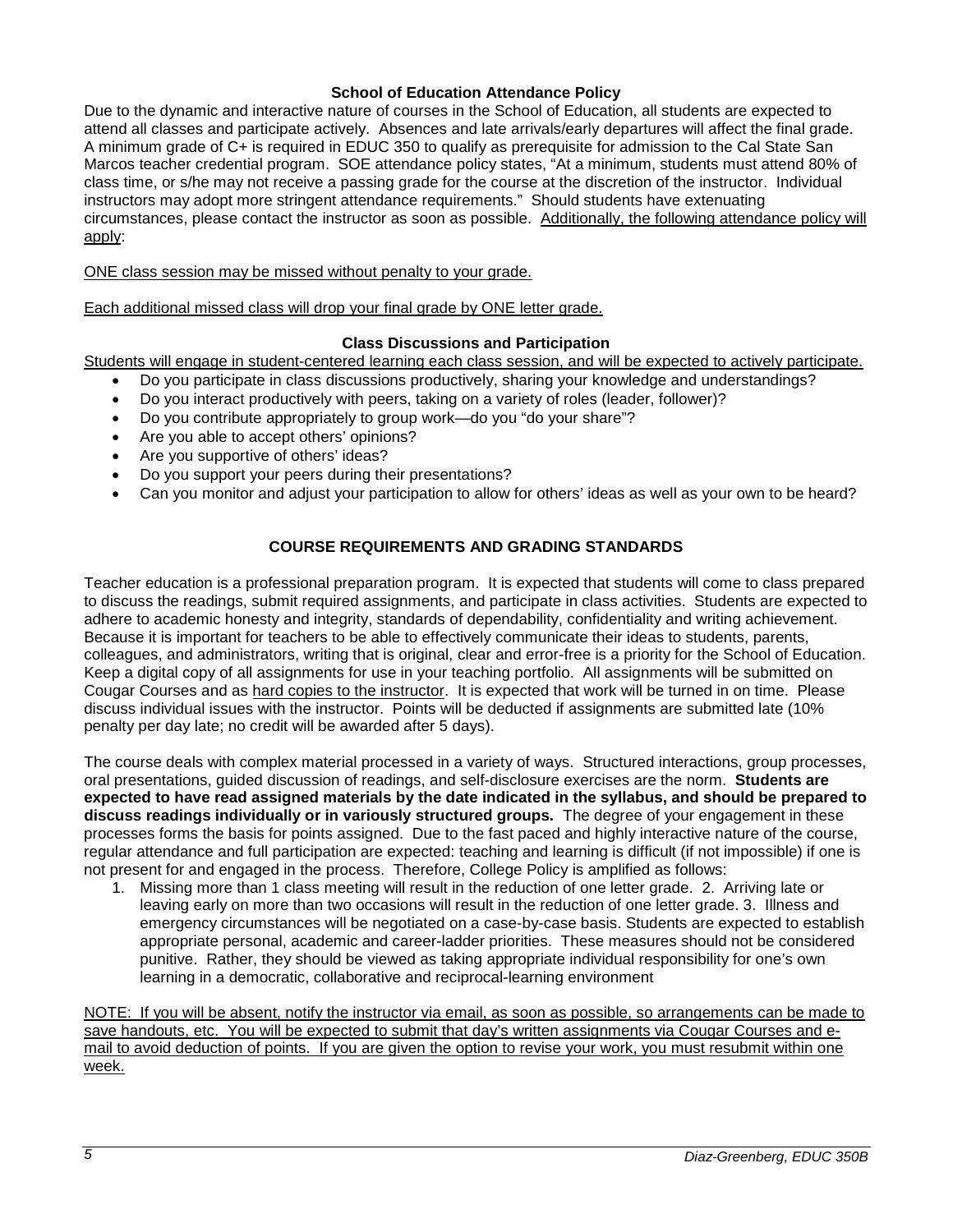### **Required Texts & Materials**

Sadker, David. A. & Zittleman, Karen. (2012). *Teachers, Schools, and Society: A Brief Introduction to Education* (3<sup>rd</sup> ed.). New York, NY: McGraw-Hill. ISBN 9780078024337

- - - - - - - - - - - - - Nieto, Sonia. (2006). *Why We Teach*. NY: Teachers College Press. ISBN 0807745936

Villa, R. A. and Thousand, J. S. (2005). *Creating an Inclusive School* (2<sup>nd</sup> ed.). Alexandria, VA: Association for Supervision and Curriculum Development.

Additional materials located in Cougar Course.

#### **Field Work**

<span id="page-5-0"></span>In addition to in-class work, assigned readings and projects, students will participate in 45 hours of supervised fieldwork assignments in a variety of public school settings. Details on the fieldwork are found on the SoE syllabus webpage, at the top of the list of syllabi for this semester. Documentation of these hours is required to receive a grade in EDUC 350. Cal State San Marcos students are expected to adhere to professional standards in their dress and behavior in the field. Required clearances (fingerprints, TB test) are the responsibility of the student. A recommendation (usually from the classroom teacher where most of the fieldwork is done, also known as a Field Experience Recommendation) is a requirement for admission to the Cal State San Marcos Teacher Credentialing programs. Please make sure to download all necessary forms, complete, and submit them on time.

#### **Assignment Descriptions**

<span id="page-5-1"></span>Additional information and guidelines for some assignments will be posted on Cougar Courses.

#### **1. Attendance, Participation & Professionalism (10 points)**

This class is designed for hands-on, active learning that requires some "stepping out" in order to better understand the role of teacher and learner. Some of these activities include partner and small group teaching presentations, group discussions, and different kinds of reflective writing. The primary purpose of these assignments is personal reflection and growth, as well as serving as fuel for our discussions. Attend class prepared to discuss assigned readings/topics and to be a cooperative participant.

### **Key skills/knowledge I will be evaluating:**

- Do you participate in class discussions productively, sharing your knowledge and understandings?
- Can you interact productively with your peers, taking on a variety of roles (leader, follower, etc.)?
- Do you contribute appropriately during group work to do your "share"?
- Are you able to accept others' opinions?
- Are you supportive of others' ideas? Do you have a "can do" attitude?
- Do you support your peers during their presentations?
- Can you monitor and adjust your participation to allow for your ideas as well as others' to be heard?

### **2. Peer Teaching (10 points)**

Peer Teaching provides an opportunity to reflect on learning about teaching through the assigned chapter. You are required to sign up with a peer-teaching group. Your group will be responsible for teaching your classmates the assigned material in *Teachers, Schools, and Society* for one session of the course. Groups will be formed on the second day of class. Each group should have three to five members. All group members are responsible for reading and analyzing a specific chapter of the textbook. Your group will condense the information from your assigned chapter in such a way as to make the content assessable to your classmates. You will provide a 15-20 minute discussion that is interactive and should engage the class and allow us to examine the material in a meaningful way that promotes critical thinking and varied perspectives. You may also share additional resources found related to the topics. Each member of the group will need to upload a copy of the assignment presented to class in order to obtain full credit.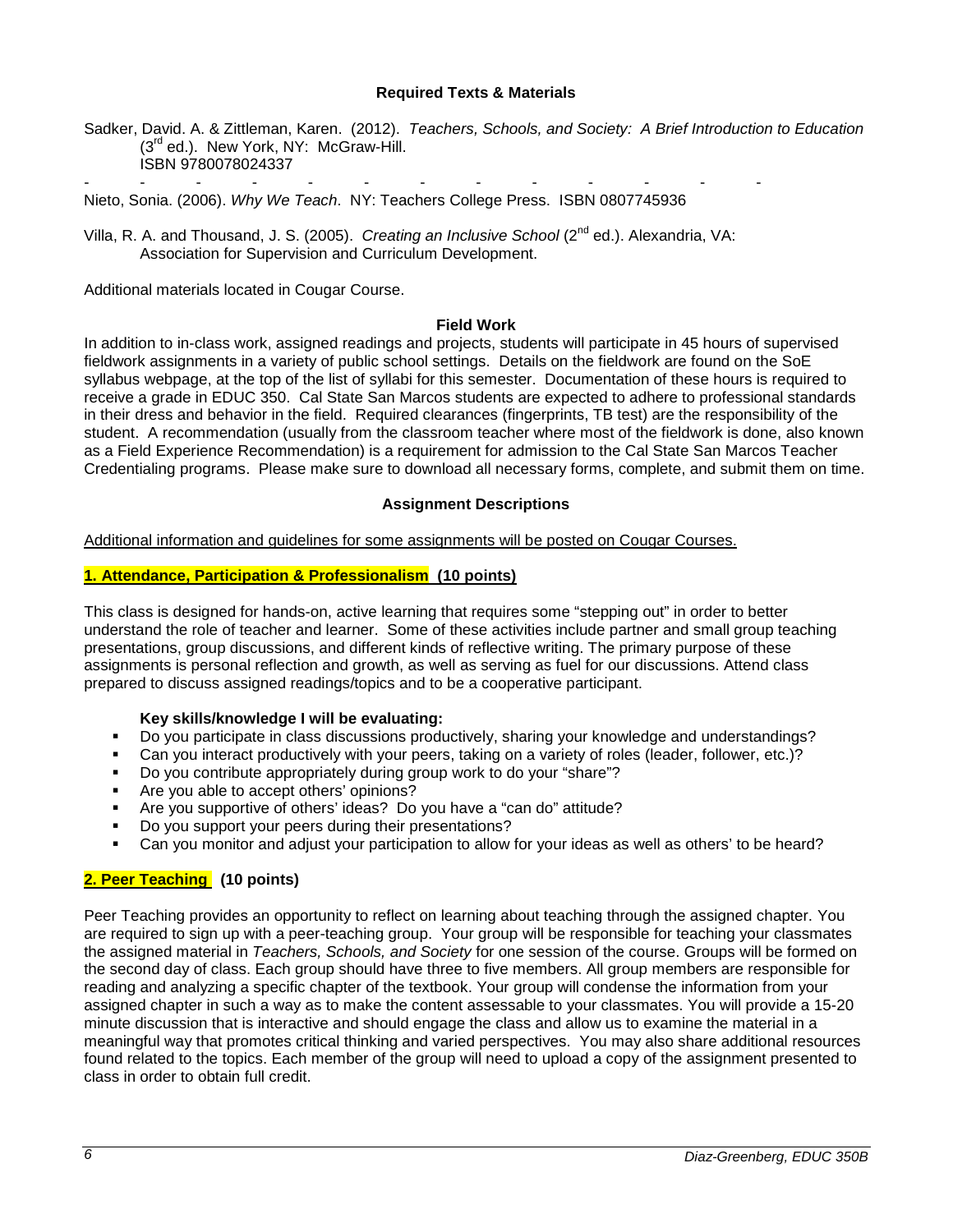### **Key skills/knowledge I will be evaluating:**

- At what level have you comprehended the reading? Is your presentation reflective of the issues and your thinking?
- What connections and relationships have you been able to make with the reading and prior class discussions, fieldwork, and class activities?

## **3. Classroom Observation Record (log) and 5 Classroom Observation Reports (15 pts)**

This assignment is designed to help you to better understand the complexity of today's classrooms, students and the various ways teachers address the needs of their classes – and to engage in a variety of classroom settings in order to determine if, and at what level, you might want to teach.

Students will maintain a log of hours spent observing/participating in classrooms. This log should reflect a minimum of 45 hours spent in various classrooms at different grade levels and on different sites. In addition, students will document their field observations, connections to concepts studied in EDUC 350, analyses, and questions through 5 formal written Classroom Observation Reports.

## **Key skills/knowledge I will be evaluating:**

- Can you articulate your assumptions/expectations about a given setting and then identify how your observation affects those assumptions/expectations?
- Can you observe key details, seeing both the "big picture" of the classroom and specific methods, interactions, etc.?
- Can you responsibly monitor your placement to include meeting the requirements of varied settings and minimum hours?
- Can you relate your class work and readings to your observations and provide an insightful analysis?

## **4. Interview Assignment (10 points)**

Select one of the following individuals to interview:

o *K-12 Public School Teacher*: One way to better understand what it is like to be a teacher is to talk to a real one! Interview one with at least 3 years of experience or one who has retired in the last year or two.

Ideas for questions will be provided and you are encouraged to design your own questions. You will share your findings in class and turn in a written summary of the interview results, in narrative form, that will analyze the responses and provide personal reflections based on readings and class discussions.

## *Gathering information:*

Interview a current or retired teacher who has had at least 3 years of full–time experience in elementary, middle, or secondary school classrooms. Suggested questions are:

Why did the teacher choose to enter teaching? How attractive was the profession to prospective teachers at that time? What were the other career paths available; were any others seriously considered? Does the teacher have any regrets about becoming a teacher?

What professional education did the teacher have? How helpful was it in learning to teach? At what point did the teacher feel comfortable as a teacher?

What were/are the teacher's goals for the education of students? Have these goals changed over the years? What career moves (school buildings, grade level, special students, subject matter, etc.) has the teacher made? To what extent were those moves voluntary? For current teachers, are further moves desired? If so, what are they, and why?

What have been the major joys and frustrations of teaching? What would help increase the joys and minimize the frustrations? On what issues does the teacher feel strongly about making changes in the way that schooling occurs now?

How did/does the teacher learn about his/her students' lives and needs? How similar are the backgrounds of the teacher and his/her students? What have been the teacher's experiences with "culture shock" in working with students from different backgrounds?

What are some favorite memories from the teacher's classroom? Does the teacher tend to remember individual students or activities, or are the memories more general?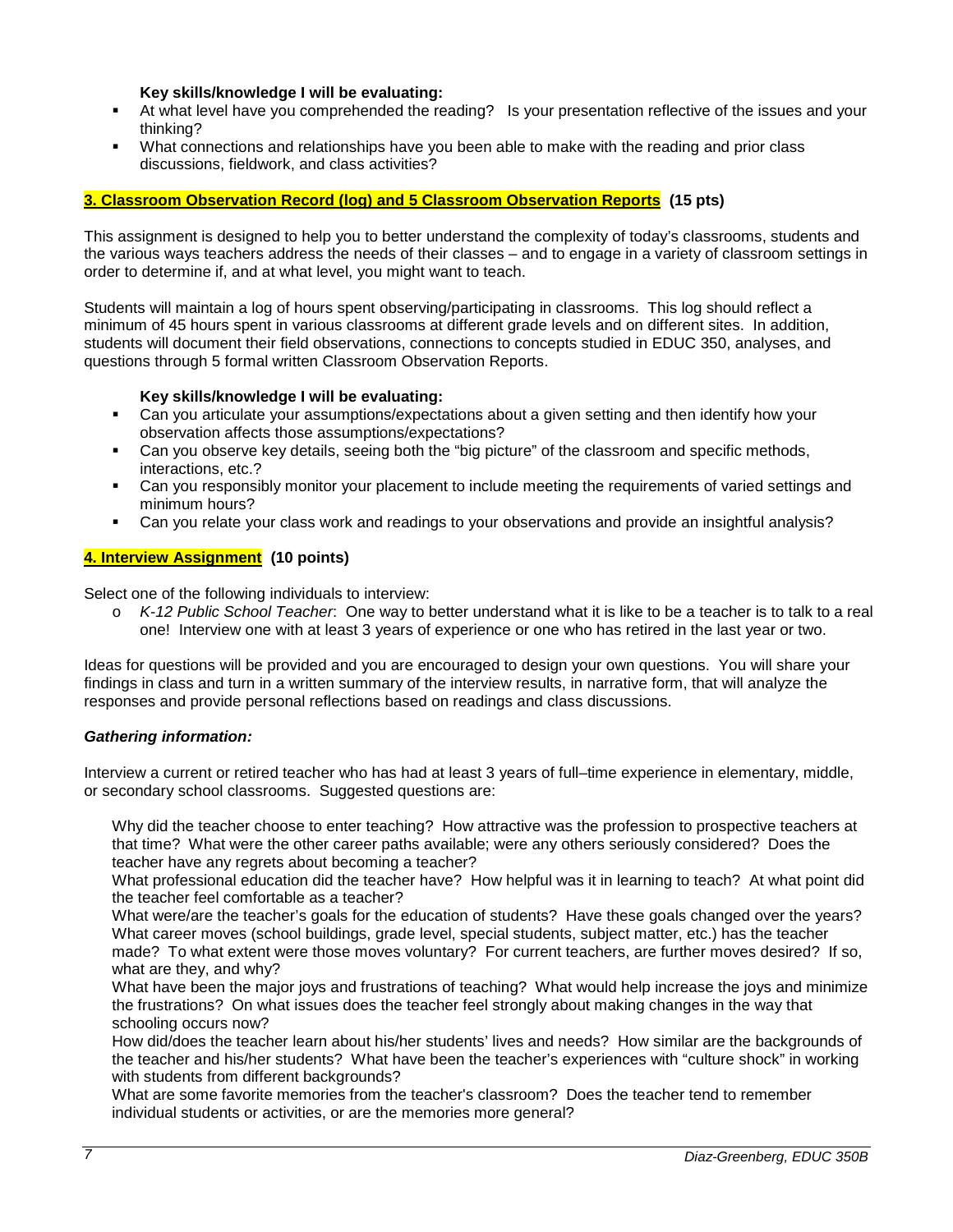What does the teacher think of current "hot issues" in education such as the California High School Exit Exam and the No Child Left Behind Act? How does the teacher take action to address new reforms that impact his/her classroom?

What is the teacher's metaphor for "teaching" or "teacher"? What are the main features of the teacher's approach toward teaching? What has the teacher learned from being a teacher?

### *Analysis:*

After collecting your information, think about what you have learned about this teacher. Focus on a few themes that best characterize what you have heard. Do not try to be all-inclusive. *Protect your teacher's confidentiality by using a pseudonym and masking identifying details.*

In your analysis, incorporate what you have been learning about becoming and being a teacher. How does your teacher fit within the material addressed in your readings and in class? What issues are raised through your interview? What are the implications of your interview as you think about becoming a teacher? Be sure you include at least one reference to the readings/discussions we have in class.

## *Criteria for evaluation:*

Exemplary papers are characterized by:

Completeness of description of the teacher's experiences and views Explanation of how the teacher interview relates to your thinking about teaching Integration of coursework (readings + discussions) into the analysis Correct grammar, syntax, and spelling

## **Key skills/knowledge I will be evaluating:**

- Were you able to arrange, organize, and conduct an interview that yielded useful and interesting information?
- If you were not sure of answers, did you ask your interviewee for clarification so you understood? Did you use follow up questions to probe for deeper responses?
- Were the questions you created thought provoking?
- Were your analyses and reflections based on information you have learned in EDUC 350 and prior knowledge?

## **5. Nieto Book** *Why We Teach* **(10 points)**

To gain a more personal look into the experiences of teachers, you will read the Introduction and Conclusion sections of *Why We Teach*, as well as an assigned section.

Prepare a 2-page essay (double spaced) in which you take on the role of "book section reviewer." Identify the section you read and then consider the following questions:

- o How has your view of teaching changed as a result of your reading in *Why We Teach*?
- o What is the most valuable "learning" to be gained from this book?
- o What did the teacher(s) do to address their students' and their own needs?
- o How does the experience of the teacher(s) relate to the readings and discussions from your coursework this semester?

### **Key skills/knowledge I will be evaluating:**

- Were you able to devise a well-written essay that addresses the questions above in a thoughtful manner?
- Were you able to work well with your peers and develop an engaging group presentation?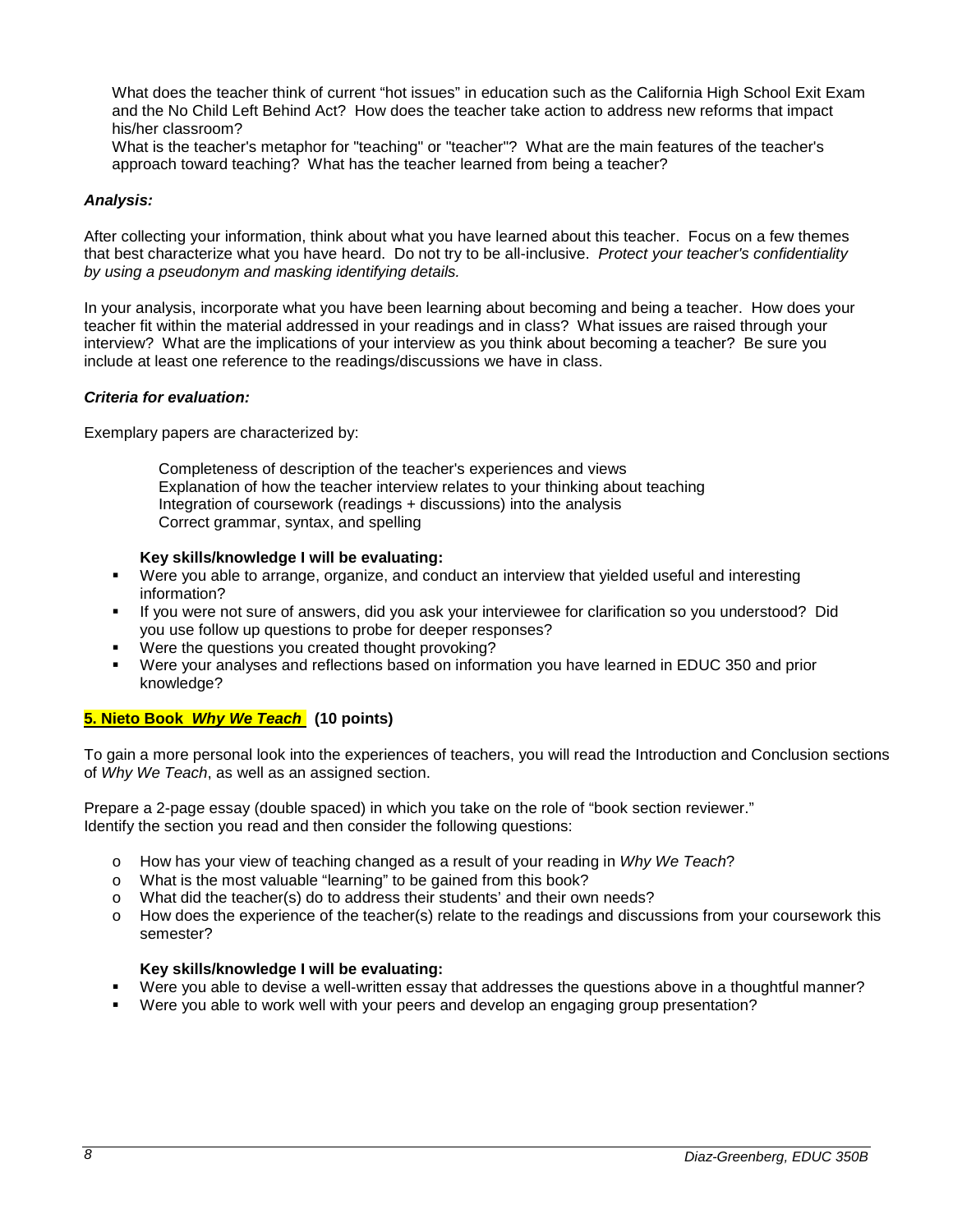## **6. Inclusion Assignment—The Outsider (10 points)**

Many students with special needs come to view themselves as "outsiders" because they are labeled as different from the typical student. But most of us experienced some sense of being an outsider during our K-12 years. After reading chapters 1-3 in *Creating an Inclusive School* and at least two of the *Voices of Inclusion*, write a reflective essay (2 to 3 pages, double spaced) wherein you comment on your own (or a friend's) school experience that caused you to feel like an outsider. Reasons could include differences due to gender, religion, looks, beliefs/interests, family situation, academic ability, etc. Make at least 1 specific connection to the VT text. Consider the questions listed below. Due date FEB 25, 2014

- o What personal characteristics fostered your (or your friend's) feelings of being an outsider?
- o How did you react and cope with the situation?
- o Did you share your experience with any teachers? Did any teachers assist you?
- o What could school staff, parents or friends have done to help?
- o In what ways did this experience change you? What did you "learn" from this experience?<br>  $\sim$  How might this experience make you a more sensitive teacher?
- How might this experience make you a more sensitive teacher?

### **Key skills/knowledge I will be evaluating:**

- Were you able to devise a cogent written reflection that addresses the questions above in a thoughtful/analytical manner?
- Did you make at least one specific (quote) connection to the VT book?

## **7. Contemporary Issues Research (15 points)**

## **Key skills/knowledge I will be evaluating:**

- Did you select an article that has depth and importance?
- Can you speak articulately about your article's content?

Choose a major contemporary issue in education that interests you and two partners. Research the issue together and prepare an oral report to share in class. The presentation should provide a description of the issue, its pros and cons, an analysis of the issue's implications (the "so what"), and a summary or conclusion. Also, you will be responsible for presenting an item from the news that ties in to your education topic. The item may be from the internet (e.g., www.edweek.org/), newspaper, or magazine, and may pertain to local or national/international issues. You will summarize and present the importance of the news for your classmates and the connection it has to your topic. Be sure to make a connection to implications for teachers in California if the news is from afar.

At the time of your presentation each partner group will provide a one page typed abstract as well as a selected reading list (12-15 references in bibliographic form) for each class member. The instructor's copy should include each member's name and a description of each person's role in researching the topic and developing the presentation. Each group will also be responsible for developing a peer and self-evaluation for their presentation that will be given to the instructor after the oral presentation is completed. Selected members of the class will use the peer evaluation, and the group presenting will use the self-evaluation. Additional guidelines, format, and suggested topics will be discussed in class. Presentations are done on an on-going basis throughout the semester.

### **Key skills/knowledge I will be evaluating:**

- Do you understand a major issue affecting education and can you speak intelligently to your peers?
- Did you read from enough sources to gather relevant information and then present this in a synthesized manner?
- Are you able to organize resources (materials, people, etc.) in support of a goal (in this case, your presentation—which includes the use of Power Point technology)?
- Did you present your information confidently, creatively, concisely and in an organized manner?
- Are you able to apply what you have learned about effective teaching to engage your audience during your presentation?
- Did you develop an appropriate abstract and bibliography?
- Did you select an article that has depth and importance?
- Can you speak articulately about your article's content?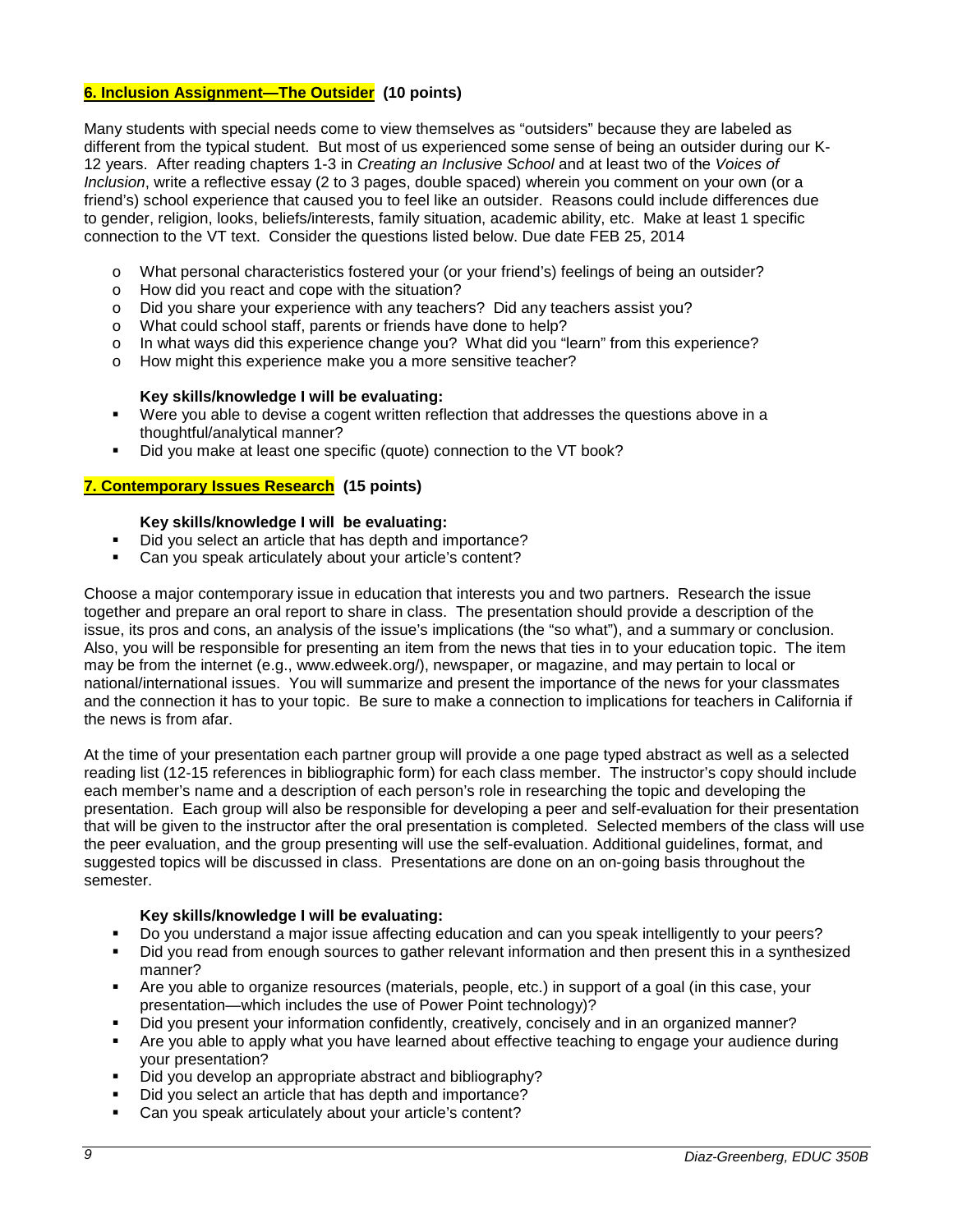## **8. Personal Philosophy of Teaching, Learning, Schooling & Inclusivity (15 points)**

To summarize your learning in this course, help you to clearly articulate your emerging beliefs about teaching, learning, schooling, and inclusivity, and prepare for future interviews, you will be asked to submit a 4-5 paper (doublespaced) that explains your personal philosophy of schooling, learning, and teaching. Follow he template below, and self-assess before you turn in the paper. It is recommended that you have someone else read your paper and assess it against the Criteria listed below.

### **Paper Introduction**

Name your philosophy (or combination of philosophies) Explain why you are attracted to this philosophical stance. Is it due to your own schooling and/or background, what you've seen in schools since your own school days, the influence of particular persons, texts, other experiences with children/youth, etc.? Describe the level of schooling and subject field(s) you hope to teach.

### **Nature of schooling**

Describe what you believe is the purpose of schooling in a democracy. How will you as a teacher help achieve these purposes? Give 1-2 examples of how this will look in your classroom/career.

### **Nature of the learner**

Describe what you believe is the nature of the learner. What are your thoughts about the students you will teach? What do they need from a teacher? Give 1-2 examples of how this will look in your classroom.

## **Nature of the teaching/learning process**

Describe what you believe is the nature of the teaching/learning process?. What do you believe counts as knowledge and how should it be presented? How will you as a teacher use subject matter and other experiences to guide students toward meaningful learning activities? Give 1-2 examples of how this will look in your classroom.

## **Teacher dispositions and actions**

Describe what behavior (disposition/attitude & actions) you will exhibit in order to carry out your philosophical position. Give 1-2 examples of how this will look in your career.

### **Conclusion**

Recap your philosophy. What are your outstanding questions/concerns/thoughts about becoming a teacher?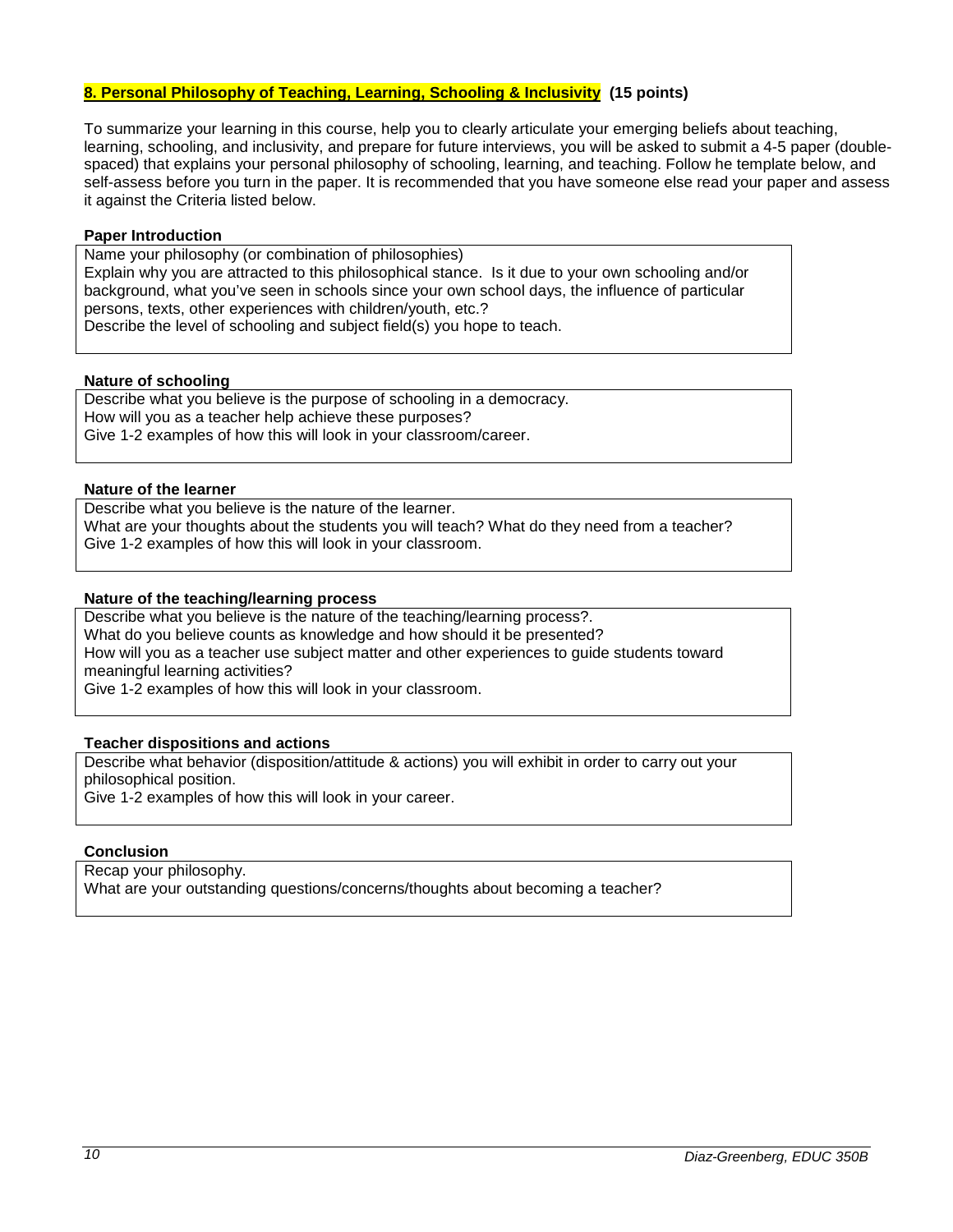### **Criteria for Self- Assessment of Philosophy Paper**

Be sure to self-assess using the following criteria. Submit the self-assessment with your final draft of your philosophy paper (at least one "beefy" paragraph). These are the criteria that will be used to evaluate your philosophy paper.

Exemplary papers have the following characteristics:

**Ideas:** The paper is clear and focused. It holds the reader's attention. Relevant information and details enrich the central theme. Ideas are supported by research, practical knowledge and experience. Conclusions show insight. **Organization:** The organizational structure enhances and showcases the central idea or theme of the paper. An inviting introduction draws the reader in; a satisfying conclusion leaves the reader with a sense of closure and resolution. Sequencing is logical and effective. Thoughtful transitions tie parts together. The paper flows so smoothly, the reader hardly thinks about it.

**Connections**: The paper includes multiple references to EDUC 350 class experiences (specific text selections, class discussions, fieldwork observations, assignments, current events, etc.).

**Voice:** The writer of this paper speaks directly to the reader in a manner that is individual, compelling, engaging, and has personality.

**Sentence Fluency:** The writing has an easy flow. Sentences enhance the meaning. Sentences vary in length and structure. The piece has purposeful and varied sentence beginnings.

**Conventions:** The writer demonstrates a good grasp of standard writing conventions. Spelling is generally correct. Punctuation is accurate. Grammar and usage are correct. Paragraphing tends to be sound. The piece needs very little additional editing.

## **Key skills/knowledge I will be evaluating:**

- Did you draw on all your resources/experiences (not just the book) to write your philosophy?
- Are you clear about your own beliefs? Did you address the needs of all learners?
- Can you articulate your ideas fluently and coherently with correctness?
- Is it clear you have had enough exposure to schools to write your current philosophy?
- Did you address the areas of teaching, learning, schooling and inclusivity?

## <span id="page-10-0"></span>**Grades:**

Grades will be determined by the total number of points earned (100 points possible): Please note that you need to submit every assignment on Cougar Courses to get full credit. In addition, you need to bring a printed copy of each assignment to class on the due date.

A = 95-100 A- = 90-94 B = 80-89 C+ = 77-79 C = 70-76 D= 60-69

**Assignment Values**: (100 points)

| $\bullet$ | Participation and Professionalism                    | 10 points |
|-----------|------------------------------------------------------|-----------|
| $\bullet$ | Peer Teaching on textbook chapters                   | 10 points |
| $\bullet$ | <b>Classroom Observation Reports</b>                 | 15 points |
| $\bullet$ | <b>Interview Assignment</b>                          | 10 points |
| $\bullet$ | Nieto Essay                                          | 10 points |
| $\bullet$ | Inclusion - The Outsider                             | 10 points |
| $\bullet$ | <b>Current Events and Contemporary Issues Report</b> | 20 points |
| $\bullet$ | Personal Philosophy of Teaching                      | 15 points |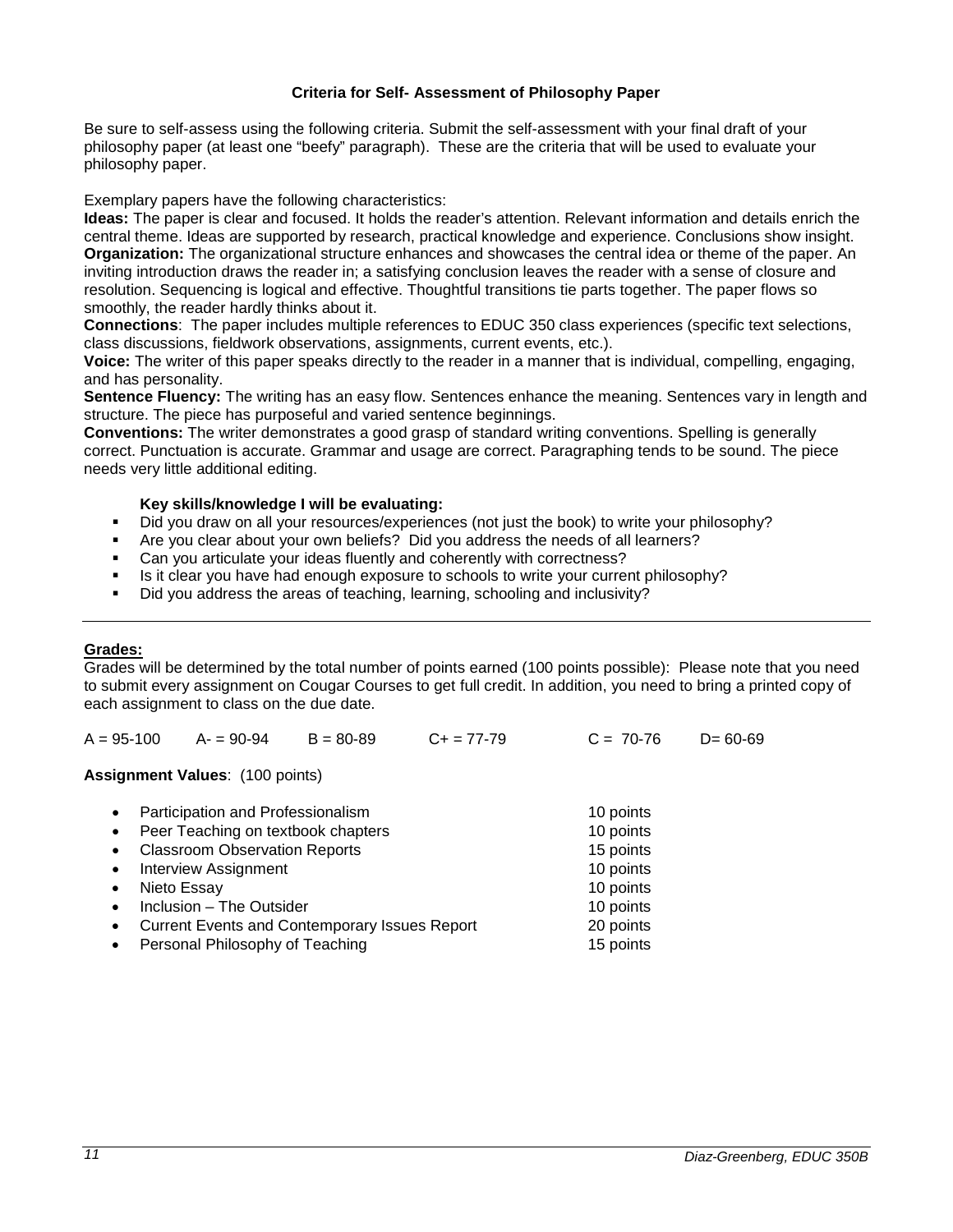## A Holistic View on Grades and Performance

This course will begin to prepare you for a career in which you will significantly impact human lives. No amount of training will ever be enough. Giving less than 100% is not sufficient. Therefore, your instructor assumes everyone in the class will aim to perform at the highest level possible.

Following are characteristics of an "A" student.

An "A" student is one who:

- completes all assignments on time and demonstrates the ability to summarize, analyze, and/or reflect at high levels.
- varies sources of information for assignments, demonstrating high degree of effort in pursuing varied perspectives around important educational issues.
- completes all the reading assignments and develops thoughtful and thorough responses.
- produces papers that reveal a commitment to self-discovery and learning.
- produces papers at a professional level in terms of both writing and content.
- develops a high quality presentation, demonstrating significant learning around a contemporary issue.
- presents confidently and intelligently, demonstrating effective teaching skills.
- completes assignments in/out of class with a focus on learning and exploration, pushing him/herself to better understand the profession through quality work.
- attends **every class meeting** and is fully engaged during class.
- pushes him/herself to new understandings by participating in discussions, sharing his/her opinions, and valuing others' perspectives.
- contributes to the positive environment of the class by respecting all members.
- completes the Personal Philosophy of Education paper to reveal significant understanding of the complexities of the education profession and to demonstrate learning around course goals.
- completes all field experience work (45 hours, 3 different settings, & 5 written reports) with high quality analysis and reflection, and a willingness to "stretch" beyond what s/he already knows.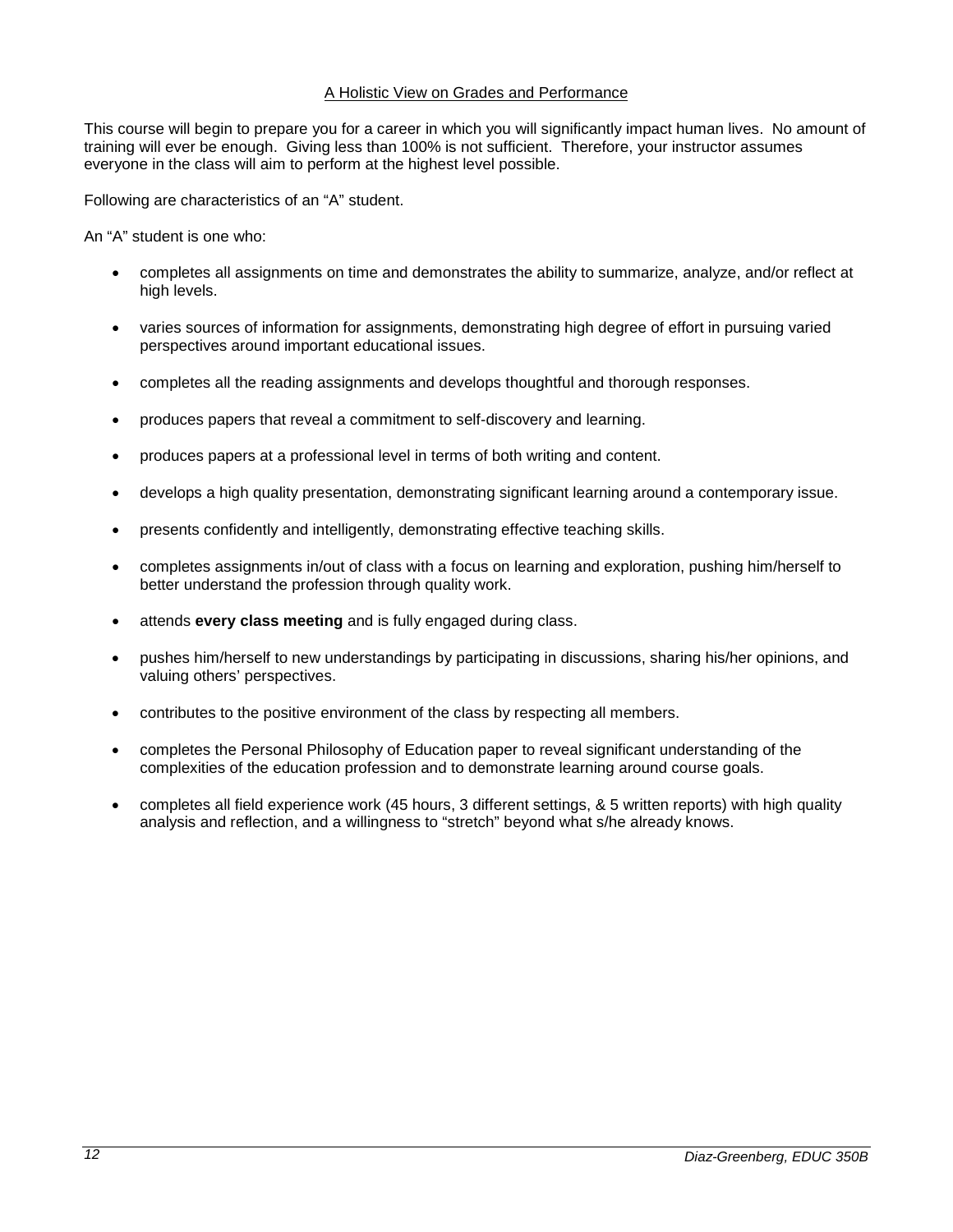## **SCHEDULE/COURSE OUTLINE**

<span id="page-12-0"></span>

| <b>Date</b>     | <b>Topic</b>                                                                       | <b>Session Description</b>                                                                                                                                                                                                                                                                                                                                                                                                                                                                                                                                                                                                                                                                                                                                                                                     | <b>Assignment</b>                                                                                                                                                                                                                                                                                                                                                                                                                                                        |
|-----------------|------------------------------------------------------------------------------------|----------------------------------------------------------------------------------------------------------------------------------------------------------------------------------------------------------------------------------------------------------------------------------------------------------------------------------------------------------------------------------------------------------------------------------------------------------------------------------------------------------------------------------------------------------------------------------------------------------------------------------------------------------------------------------------------------------------------------------------------------------------------------------------------------------------|--------------------------------------------------------------------------------------------------------------------------------------------------------------------------------------------------------------------------------------------------------------------------------------------------------------------------------------------------------------------------------------------------------------------------------------------------------------------------|
| Jan 22,<br>2014 | Session one-<br>Course<br>introduction                                             | What are the expectations for this class and<br>what are the central themes that will be<br>covered this semester?<br>What are the expectations for the fieldwork<br>components of this class?<br>What are the expectations of the final<br>presentation of this class?<br>What are the three levels of public schooling?<br>How will I navigate through this course?<br>What is the difference between education and<br>schooling?<br>Preparation for this module:<br>Read and study the directions for module 1<br>and the overview of module elements.<br><b>Read</b> the two articles in the module.<br><b>Review</b> the directions for the fieldwork and<br>class presentations.<br>Study the three levels of public schooling<br>grid. (This will help you understand the<br>fieldwork for the course.) | Be sure to upload your photo<br>into the course shell. Introduce<br>yourself to the class by<br>answering the questions:<br>What is your name?<br>What do expect to learning from<br>this course?<br>Tell us the name of your favorite<br>ice cream flavor.<br>Write out a description of what it<br>means to be an educated person<br>and what it means to be a<br>person that has only been<br>schooled.<br><b>Assignment for next class:</b><br><b>Read Chapter 1</b> |
| Jan 29,<br>2014 | Session two-<br>Becoming a<br>teacher                                              | What are the mechanics of obtaining a<br>credential?<br>Is teaching a real profession?<br>What does becoming a teacher entail?<br>What are my assumptions about the teaching<br>profession?<br>Preparation for this module:<br>Read the directions: Becoming a teacher and<br>The First Year.<br>Review the PBS web link that accompanies,<br>The First Year.<br>Watch the video The First Year.                                                                                                                                                                                                                                                                                                                                                                                                               | <b>Peer Teaching Chapter</b><br>1.<br><b>Complete the Credential</b><br>program quiz.<br>After class: Upload<br>and complete the<br>response grid for The<br>First Year video.                                                                                                                                                                                                                                                                                           |
| Feb 5,<br>2014  | Session three-<br>The goals of<br>education and the<br>dimensions of<br>curriculum | What are the goals of education?<br>What are the varieties of curriculum in today's<br>schools?<br>What is the hidden curriculum and how does it<br>impact day-to-day teaching and learning?<br>What counts as knowledge and whose<br>knowledge is the most valued in schools?<br>Preparation for this module:<br>Read the Goals of Education.<br>Read and study the glossary/article of<br>curriculum types.<br>Watch the video, Feathers in the Storm.<br>Download the video response sheet for<br>Feather in the Storm.                                                                                                                                                                                                                                                                                     | Peer Teaching Chapters 9 and<br>10<br>After class:<br><b>Complete</b> the curriculum quiz.<br>Submit the video response<br>sheet for Feather in the Storm.                                                                                                                                                                                                                                                                                                               |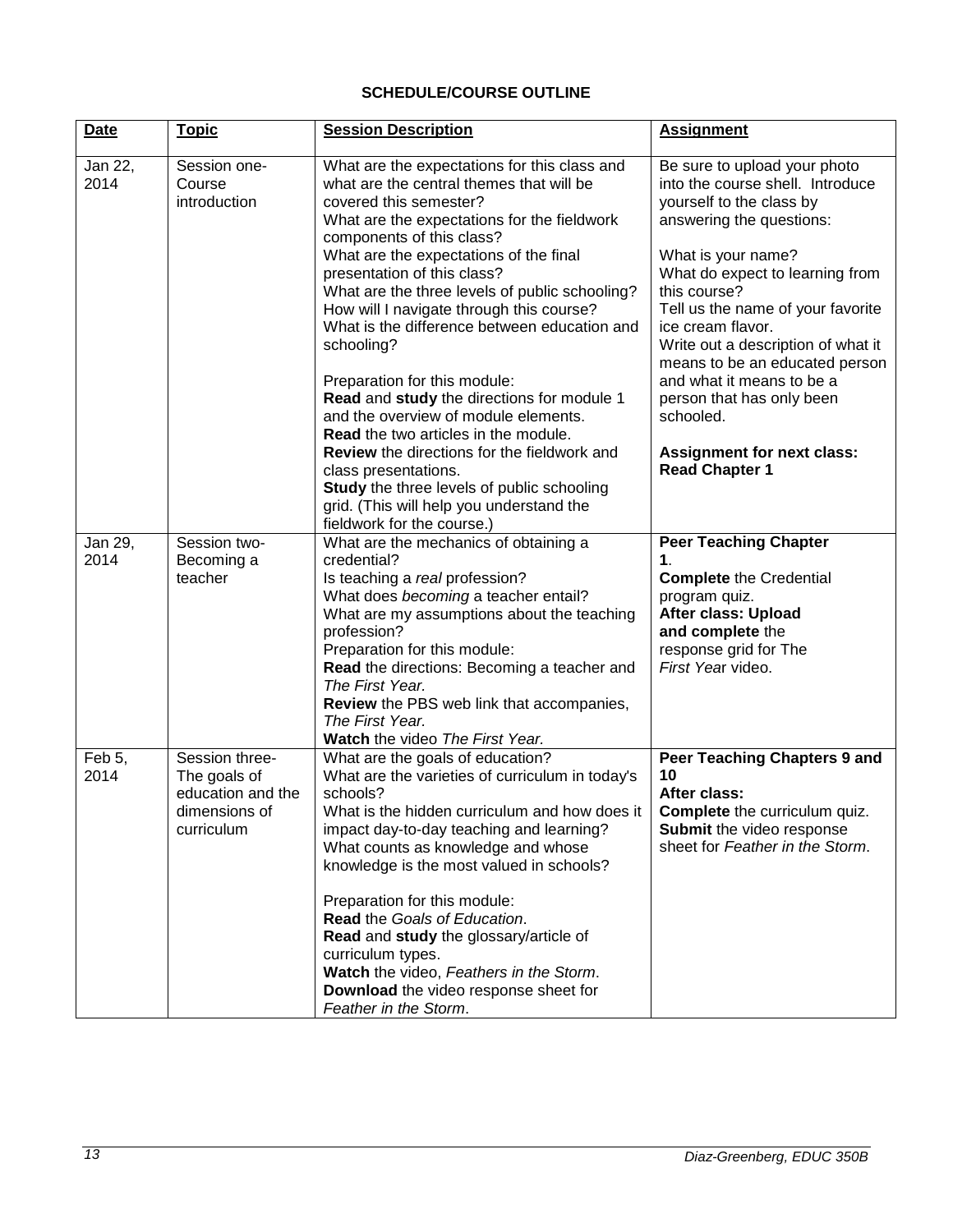| Feb 12,<br>2014 | Session four-<br>Bloom's<br>taxonomy,<br>Gardner's multiple<br>intelligences, and<br>Maslow's<br>hierarchy of needs | What is Bloom's taxonomy and what is its<br>significance to education?<br>What are Gardner's multiple intelligences and<br>how are they significant to education?<br>What is Maslow's hierarchy of needs and how<br>to do they impact teaching and learning?<br>What is the role of educational theory and<br>pedagogy?<br>Preparation for this module:<br>Read the directions and lecture notes:<br>Bloom's Taxonomy, Gardner's Multiple<br>Intelligences, and Maslow's Hierarchy of<br>Needs.<br>Read and study each web link and study                                                                                                                                                                                                                             | <b>Peer Teaching Chapter 2</b><br>Review Bloom's Taxonomy pp.<br>367 - 368<br>Gardner and Maslow review<br><b>Complete and upload Miss</b><br>Nelson is Missing taxonomy grid<br>assignment.                           |
|-----------------|---------------------------------------------------------------------------------------------------------------------|-----------------------------------------------------------------------------------------------------------------------------------------------------------------------------------------------------------------------------------------------------------------------------------------------------------------------------------------------------------------------------------------------------------------------------------------------------------------------------------------------------------------------------------------------------------------------------------------------------------------------------------------------------------------------------------------------------------------------------------------------------------------------|------------------------------------------------------------------------------------------------------------------------------------------------------------------------------------------------------------------------|
| Feb 19,<br>2014 | Session five-<br>Stories of practice<br>and the teacher<br>interview<br>On-line                                     | guide in the module.<br>How do teachers relate their stories of<br>teaching practice?<br>What is the significance of a story of teaching<br>practice?<br>What the essential elements of a teaching<br>story of practice?<br>How do the essential elements of story of<br>teaching practice?<br>How will I conduct a teacher interview?<br>Preparation for this module:<br><b>Read the directions and lecture notes: Stories</b><br>of Practice.<br>View the four mediasite videos: Introduction<br>to Stories of Practice, Percy Pie, The Drop of<br>Water that Swallowed the Sea, and, Robert<br>Sparrow.<br>Read the assignment guidelines for the<br>teacher interview assignment to prepare you<br>for work in the field.<br><b>Conduct the Teacher Interview</b> | <b>Conduct Teacher Interview.</b><br>Complete and upload the<br>reflection grid for Stories of<br>Practice.                                                                                                            |
| Feb 26,<br>2014 | Session six-<br>Inclusive<br>education and the<br>special needs<br>student                                          | What is education for inclusion?<br>What are the elements of an inclusive<br>classroom?<br>What are the 13 handicapping conditions?<br>What are the challenges facing individuals<br>living with autism?<br>What are the expectations for the inclusion<br>paper, The Outsider?<br>Preparation for this module:.<br>View both FAT City and In my language<br>videos.<br>Read and study the 13 Handicapping<br>conditions web page.<br>Review the Special education web links.                                                                                                                                                                                                                                                                                         | <b>Bring DRAFT of Outsider</b><br><b>Assignment</b><br>Submit FAT city response<br>sheet.<br>Take the 13 Handicapping<br>conditions quiz.<br><b>Complete</b> the Web links for<br>special education scavenger<br>hunt. |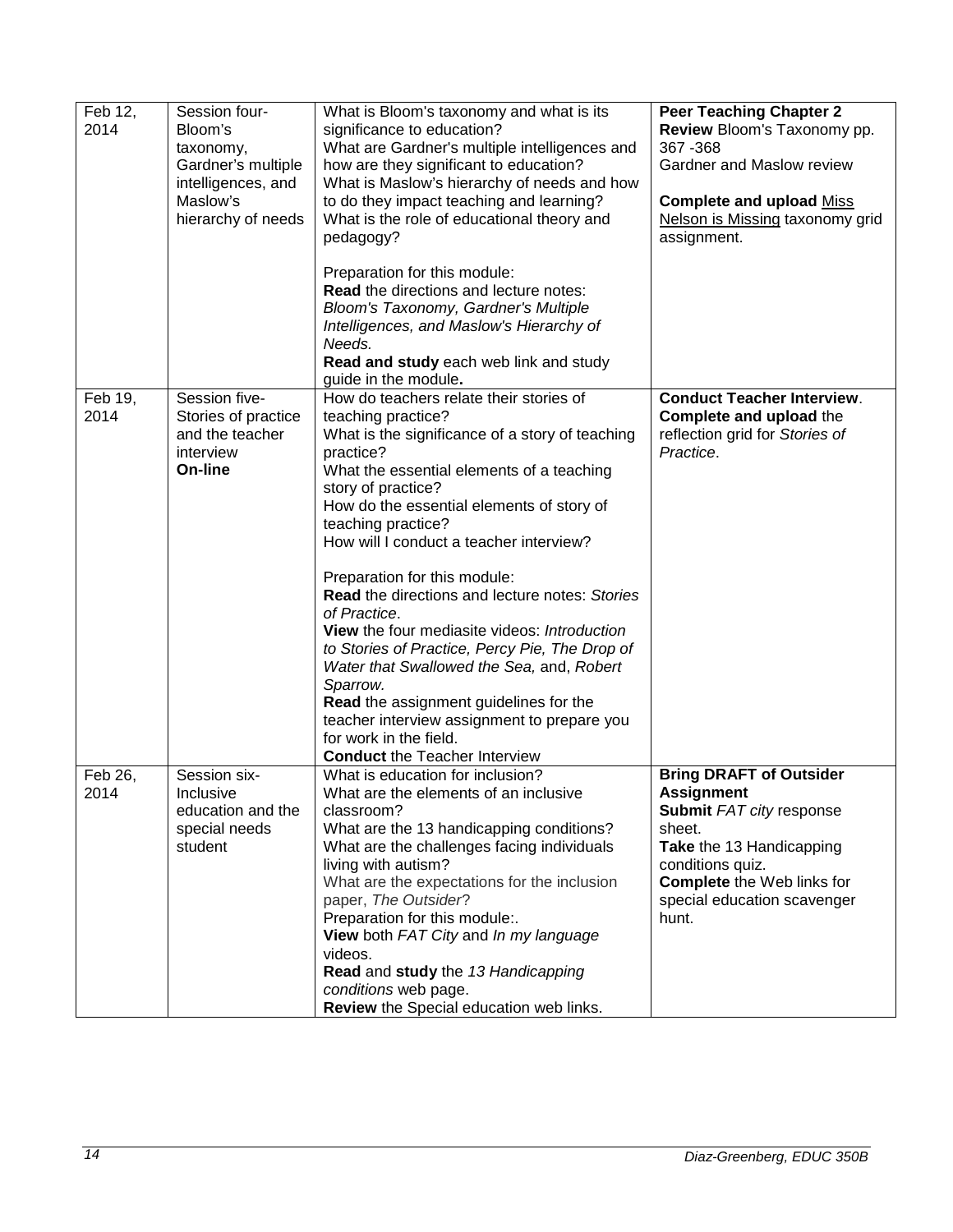| Mar 5,<br>2014  | Session seven-<br>Ethics in<br>education and<br>Miss Nelson is<br>Missing- a case<br>study       | In what ways is teaching a profession?<br>What are the basic ethical standards of the<br>teaching profession?<br>How can I evaluate a teacher's ethical<br>hehavior?<br>What are my own ethical standards and how<br>will I address ethical standards of the teaching<br>profession?                                                                                                                                                                                                                                                                                                                                                                                       | <b>Peer Teaching Chapter 8</b><br>Complete the Ethnics quiz.<br><b>Upload and complete final</b><br>report for Miss Nelson is<br>Missing.<br>Contribute to discussion forum.<br>http://www.teachingchildrenphilo<br>sophy.org/wiki/Miss_Nelson_is_<br>Missing! |
|-----------------|--------------------------------------------------------------------------------------------------|----------------------------------------------------------------------------------------------------------------------------------------------------------------------------------------------------------------------------------------------------------------------------------------------------------------------------------------------------------------------------------------------------------------------------------------------------------------------------------------------------------------------------------------------------------------------------------------------------------------------------------------------------------------------------|----------------------------------------------------------------------------------------------------------------------------------------------------------------------------------------------------------------------------------------------------------------|
|                 |                                                                                                  | Preparation for this module:<br>Read the directions for this module.<br><b>Study the NEA Code of Ethics.</b><br>Take the Ethic quiz.<br>Review and upload the brainstorming and<br>final report formats related to this module.                                                                                                                                                                                                                                                                                                                                                                                                                                            |                                                                                                                                                                                                                                                                |
| Mar 12,<br>2014 | Session eight-<br>Writing workshop-<br>The Philosophy of<br>education and The<br>outsider papers | What is a philosophy of education?<br>What is my philosophy of education?<br>What are the expectations for my Philosophy<br>of Education paper?<br>What are the issues faced by students with<br>specials needs and challenges in today's<br>schools?<br>Preparation for this module:<br>Read the assigned chapter<br>Review the directions: Philosophy of<br>education and the Outsider.<br>Review the directions for the brainstorm<br>activity.<br>Download the grid for the brainstorm activity.                                                                                                                                                                       | <b>Peer Teaching Chapter 6</b><br>Complete and submit the<br>brainstorm activity.<br>Submit the first draft of your<br>Philosophy of education paper.                                                                                                          |
| Mar 19,<br>2014 | Session nine- Best<br>practices in<br>today's<br>classrooms.                                     | What is the notion of best practice?<br>How are theory, educational research, and<br>practice related to best teaching practices in<br>today's classrooms?<br>What examples of best practice should I look<br>for while during my field observations?<br>How does student life influence best<br>practices?<br>Preparation for this module:<br>Read the NEA best practice brief.<br>Review and Study the NEA best practices<br>web link.<br><b>Review</b> the directions: Best Practices,<br>Directions for Best practices grid and Current<br>events guidelines.<br>Review the directions for the brainstorm<br>activity.<br>Download the format for Best practices grid. | Peer Teaching Ch 4<br><b>Submit the Best practices</b><br>assignment<br>Take the NEA Best practice brief<br>quiz.                                                                                                                                              |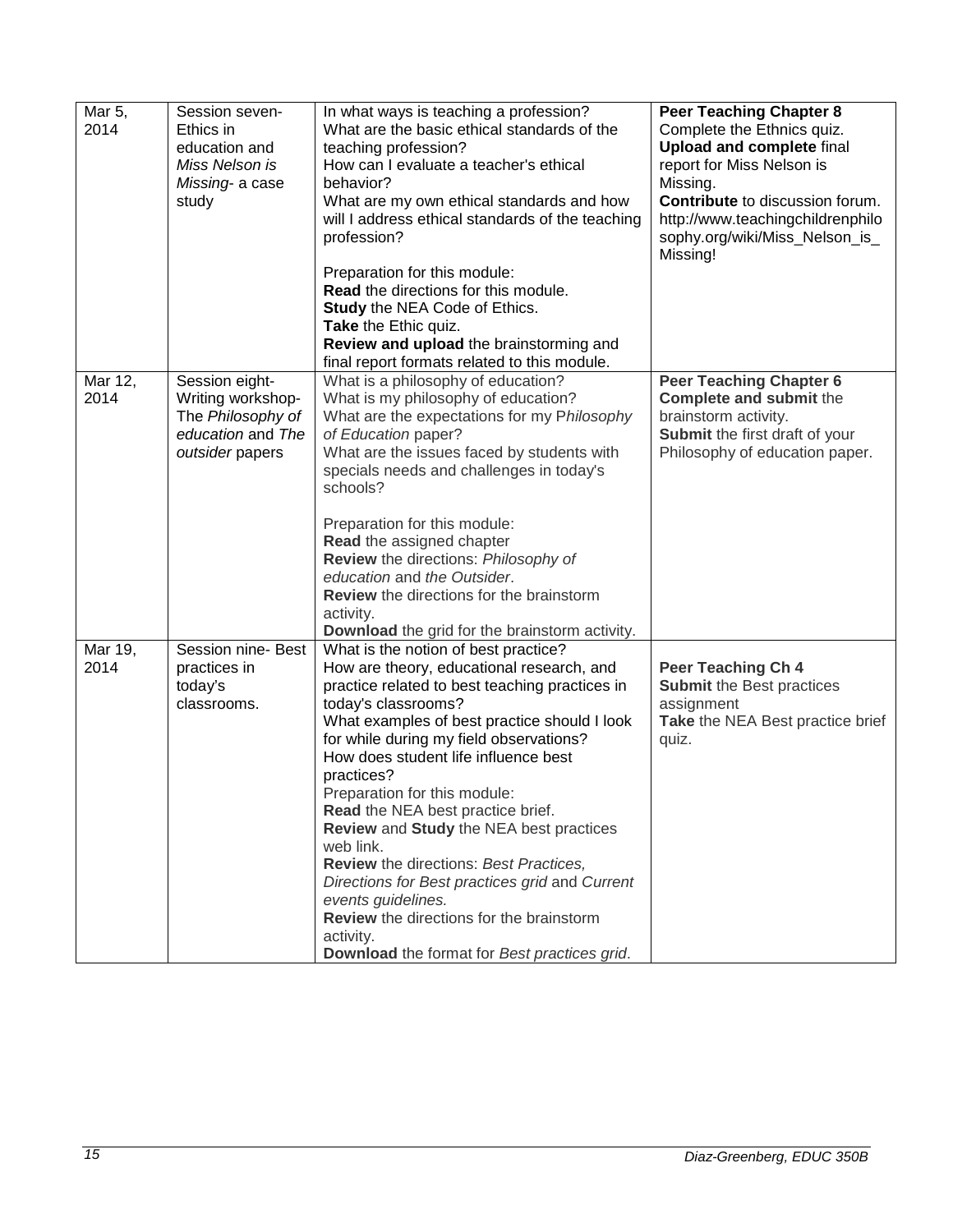| Mar 26,<br>2014 | Session ten-<br>The immigrant<br>student and<br>bilingual education | What are some of the basics concerning<br>bilingual education?<br>What does the term SDAIE mean and why is<br>it important?<br>What are some of the issues facing immigrant<br>children?<br>What is culture shock?<br>How does culture shock affect immigrant<br>students?                                                                                                                                                                                                                                                      | <b>Peer Teaching Chapter 3</b><br>Submit the Inclusion paper (The<br>Outsider)<br>Take the Module 10 quiz.                                                                                                                                                                |
|-----------------|---------------------------------------------------------------------|---------------------------------------------------------------------------------------------------------------------------------------------------------------------------------------------------------------------------------------------------------------------------------------------------------------------------------------------------------------------------------------------------------------------------------------------------------------------------------------------------------------------------------|---------------------------------------------------------------------------------------------------------------------------------------------------------------------------------------------------------------------------------------------------------------------------|
|                 |                                                                     | Preparation for this module:<br>Read the assigned chapter.<br>Read and Study the lecture notes and articles<br>provided in the module: Immigrant children<br>and education fact sheet, both Culture<br>Shock articles, English Only article from the<br>L.A. Times, The Gardeners' Story, and the<br>Specially Designed Academic Instruction in<br>English (SDAIE) definition.<br>View the module videos: Why bilingual<br>education is important, The importance of<br>bilingual education and Spanish immersion<br>classroom. |                                                                                                                                                                                                                                                                           |
| Apr 9,<br>2014  | Session eleven-<br>On being a<br>creative teacher                   | What are the essential aspects of creative<br>teaching?<br>What are some of the obstacles to teaching<br>creatively?<br>How can a teacher increase creativity in<br>his/her classroom?<br>Preparation for this module:<br>Read the assigned chapter.<br>View and Study the - On being a creative<br>teacher Power Point presentation.<br>View the module videos Creativity in the<br>classroom (dance), Why teach creativity? and<br>Mistakes.                                                                                  | <b>Peer Teaching Chapter 11</b>                                                                                                                                                                                                                                           |
| Apr 16,<br>2014 | Session twelve-<br>Presentations                                    | What are the more current issues facing<br>education today?<br>What information will my classmates provide<br>that will enhance my understanding of<br>schooling in the United States?<br>What do I agree with and what do I disagree<br>with in regard to the information provide by<br>classmates?<br>Preparation for this module:<br>Read and Study the presentations provided<br>by your classmates                                                                                                                         | <b>Submit</b> your critique of the<br>presentations provided in this<br>module. If you are a presenter,<br>submit your presentation in the<br>Presenter's forum. Remember to<br>submit both your presentation<br>and a final report in the last<br>module of this course. |